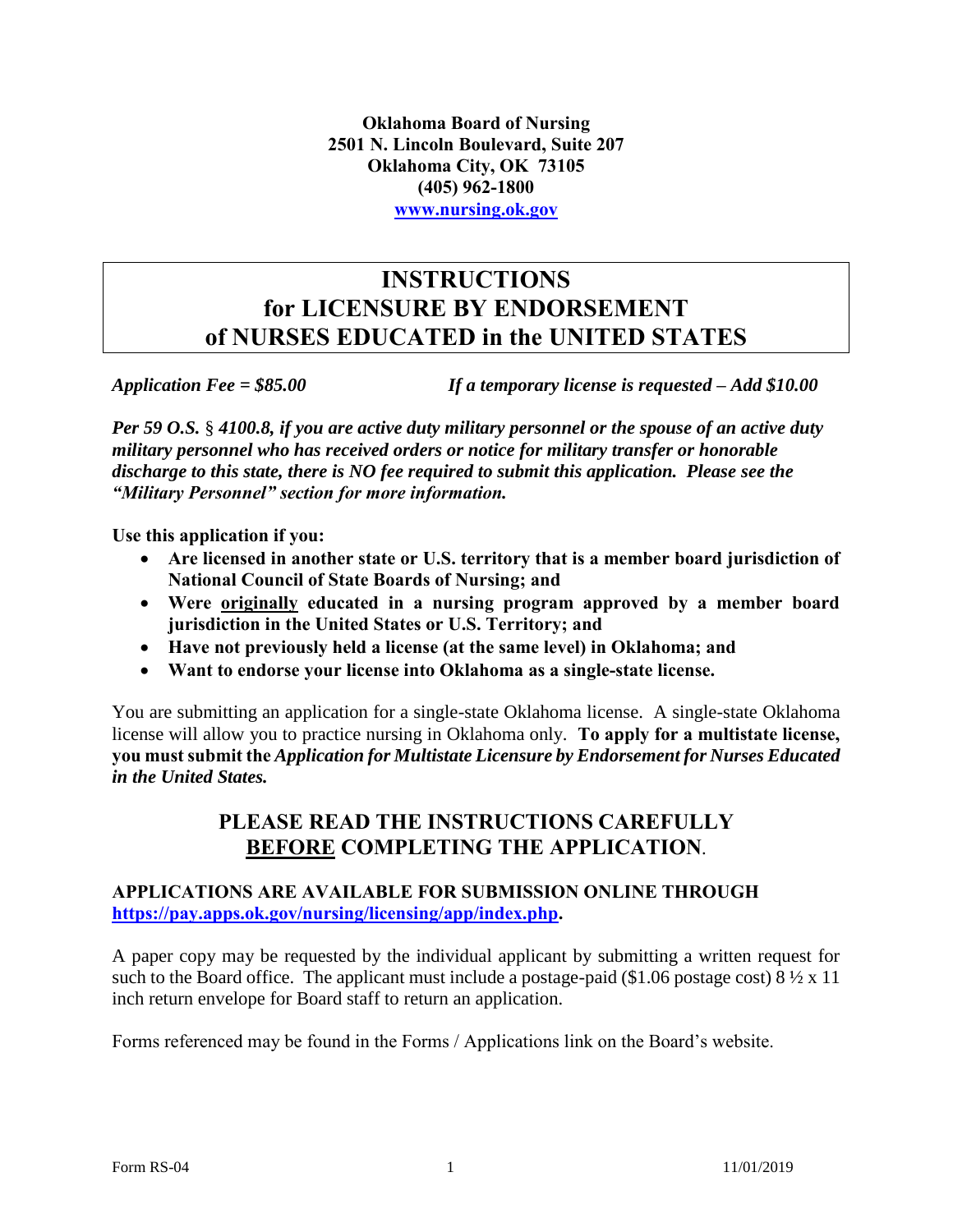## **REQUIREMENTS FOR LICENSURE IN OKLAHOMA**

**Age:** The applicant for licensure must be a minimum of eighteen (18) years of age.

**Verification of citizenship status:** State law requires the Board of Nursing to issue a license only to U.S. citizens, nationals and legal permanent resident aliens; and to qualified alien applicants who present, *in person*, valid documentary evidence of:

- 1. A valid, unexpired immigrant or nonimmigrant visa status for admission into the U.S.;
- 2. A pending or approved application for asylum in the U.S.;
- 3. Admission into the U.S. in refugee status;
- 4. A pending or approved application for temporary protected status in the U.S.;
- 5. Approved deferred action status; or
- 6. A pending application for adjustment of status to legal permanent residence status or conditional resident status.

Applicants in the above six categories will only be eligible to receive a license card that is valid for the time period of their authorized stay in the U.S., or if there is no date of end to the time period of their authorized stay, for one year. The license card is required to indicate that it is temporary. The information will be verified through the Systematic Alien Verification for Entitlements (SAVE) Program, operated by the U.S. Department of Homeland Security.

**Graduation from a state Board-approved program of registered or practical nursing**: You must be a graduate of a **state Board-approved program** of registered or practical nursing. An official transcript from the nursing education program must be submitted directly from the nursing education program. The transcript must show the diploma or degree and the date conferred. The transcript must be obtained from an entity approved and recognized by the U.S. Department of Education as a primary source for providing education transcripts. The nursing education program you attended **must have included theory and clinical experience in the following areas**:

- Care of the adult
- Care of children
- Maternal-newborn nursing
- Psychiatric-mental health nursing (Exception: psychiatric clinical experience is not required for practical nurse applicants)

Graduates of Excelsior College and other non-traditional programs are encouraged to contact the Oklahoma Board of Nursing prior to submitting an application for licensure by endorsement.

**Completion of the licensure examination:** In order to be eligible for licensure by endorsement, the Registered Nurse must be licensed by exam as follows:

- a. After February 1, 1989: by achieving a score of "PASSED" on the National Council Licensure Examination (NCLEX-RN), OR
- b. Between July 1, 1982, and February 1, 1989: by passing the NCLEX-RN with a score of at least 1600, OR
- c. Between January 1, 1952, and July 1, 1982: by passing the State Board Test Pool Examination (SBTPE) for registered nurse licensure in medical nursing, surgical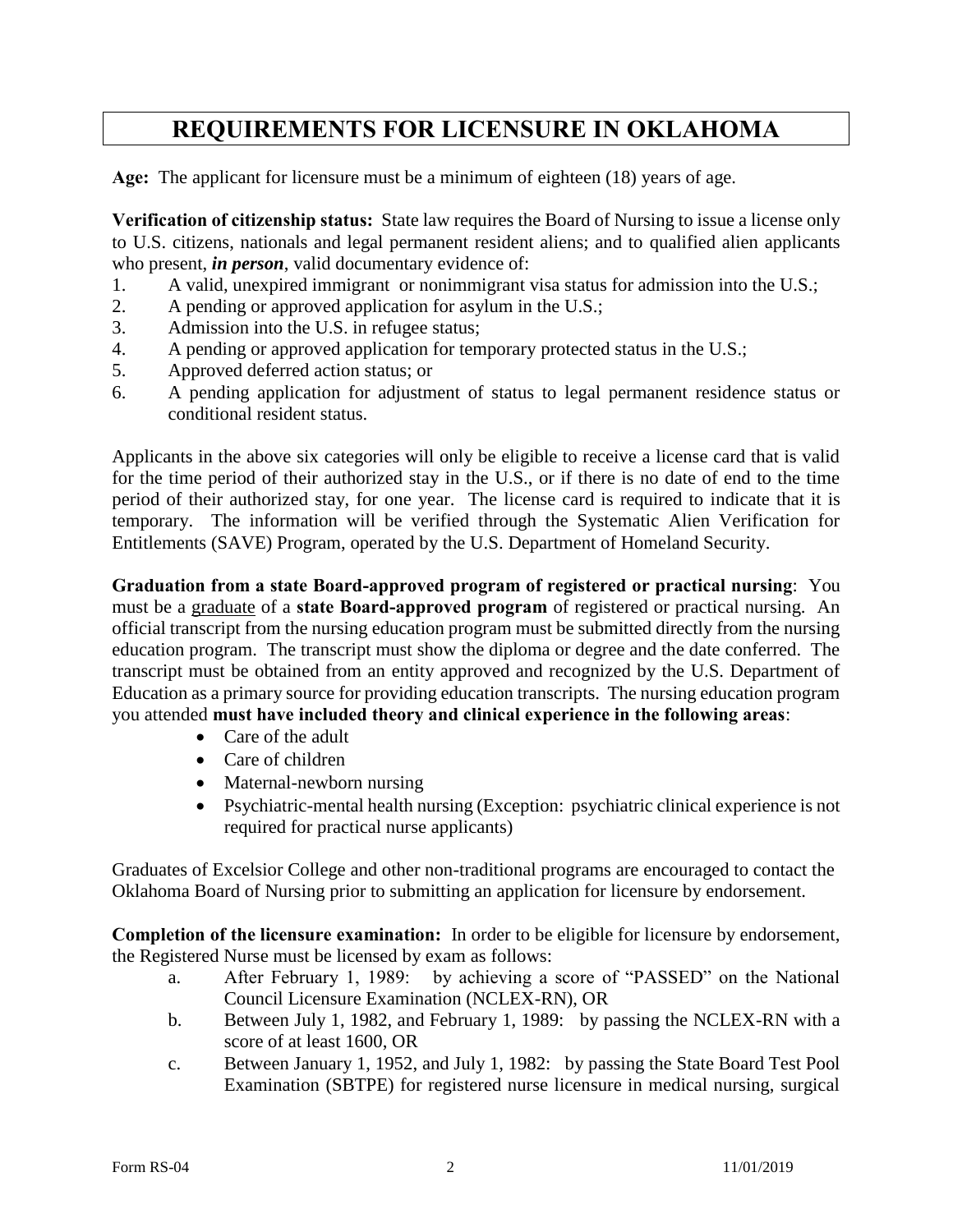nursing, obstetrical nursing, nursing of children and psychiatric nursing with a score of 350 or more in each subject,

d. Canadian nurses originally licensed by exam in the following provinces in the years indicated: Alberta 1952-70; British Columbia 1949-70; Manitoba 1955-70; Newfoundland 1961-70; Nova Scotia 1955-70; Prince Edward Island 1956-70; Quebec (*English language*) 1959-70; and Saskatchewan 1956-70.

RN licensure by the following exams is **not recognized:** New Mexico 1974; Puerto Rico prior to 1976 or after August, 2006; Puerto Rico-Spanish language version exam any year; Alaska prior to 1954; Virgin Islands prior to 1964; Guam prior to 1969; any state constructed examination; any foreign exam.

 Any RN originally licensed by any of these exams must write and pass the licensing examination adopted by the Oklahoma Board of Nursing.

In order to be eligible for licensure by endorsement, the Licensed Practical Nurse must be licensed by exam as follows:

- a. LPNs who were licensed between July 1, 1954, and October 1, 1988, must have passed the examination adopted by the Board for practical nurse licensure achieving a standard score of 350 on either the State Board Test Pool Examination (SBTPE) for licensed practical nurse licensure or the National Council Licensure Examination (NCLEX-PN).
- b. LPNs licensed since October 1, 1988, must have achieved a score of "PASSED" on the NCLEX-PN.

LPN licensure by the following exams is **not recognized**: California- May 1974 through September 1986; Texas prior to 1969; Puerto Rico prior to 1976 or after August 1, 2006; Puerto Rico-Spanish language version exam any year; any foreign exam.

 Any LPN originally licensed by any of these exams must write and pass the licensing examination adopted by the Oklahoma Board of Nursing.

**Verification of licensure from the original state of licensure:** A verification of licensure status, graduation from an approved nursing education program and degree received, and completion of the licensing examination must be submitted by Nursys, if the state participates in Nursys, or by your original state of licensure. If education information is not provided by the state, an official transcript will be required.

- To avoid delays, you may request that an official transcript be sent directly to the Board office.
- If disciplinary action has been taken, approval of the Board may be required.

**Submission of evidence of continuing qualifications for practice:** You must submit evidence of continued qualifications for practice through completion of one of the following requirements within the last five years prior to receipt of the completed application in the Board office:

a. Submission of an official transcript or certificate of completion verifying completion of a nurse refresher course approved by the Board (see list of approved refresher courses on website: **[www.nursing.ok.gov/nrefresher.pdf](http://www.nursing.ok.gov/nrefresher.pdf)**); or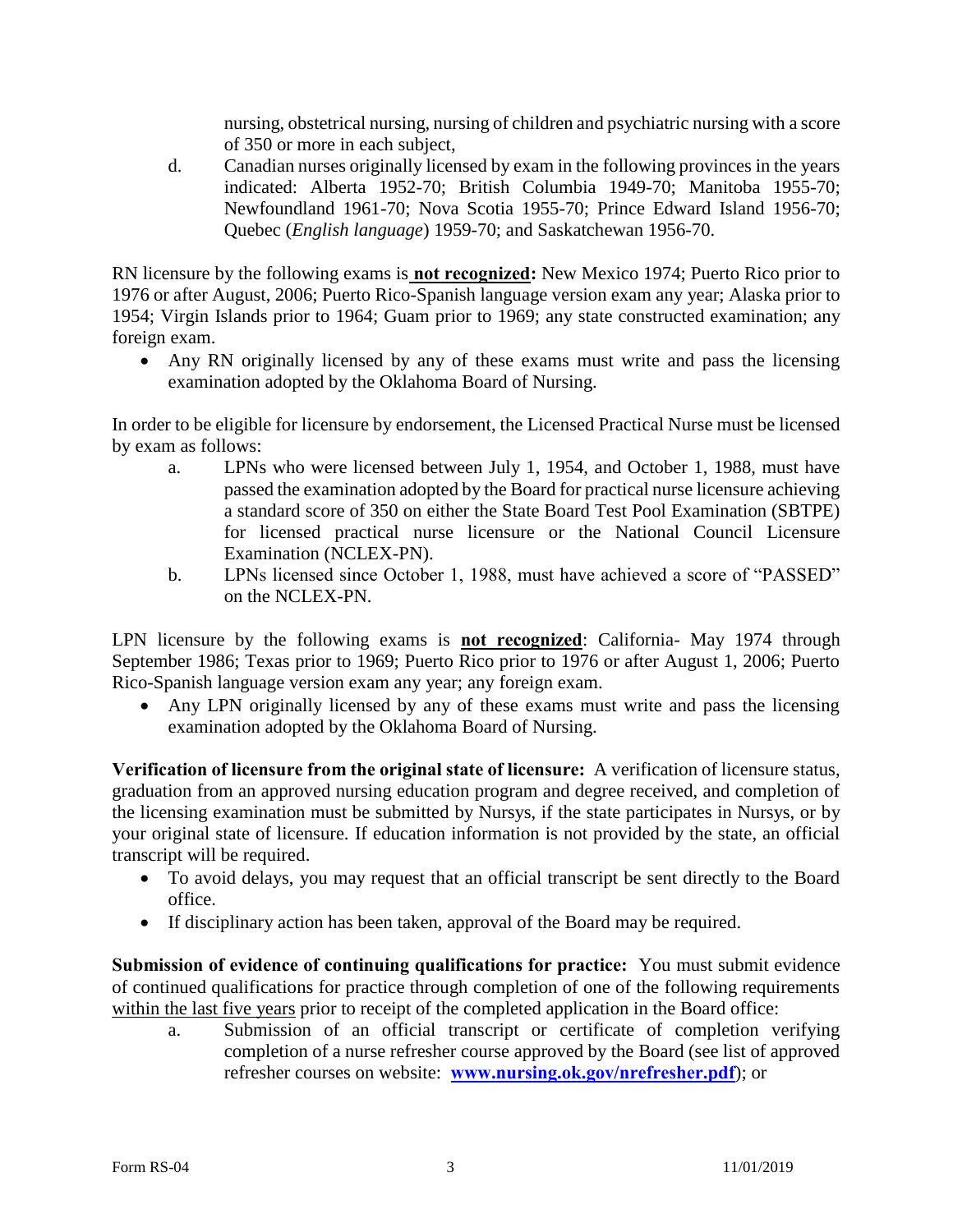- b. Successfully passing the National Council Licensure Examination for Registered or Practical Nurses; or
- c. Cause submission of an official transcript, , provided by an entity approved and recognized by the U.S. Department of Education as a primary source for providing education transcripts, verifying successful completion of at least six academic semester credit hours (or 105 contact hours) of nursing courses which include classroom and clinical instruction; or
- d. Present an *Employment Verification Form* and an accompanying job description that provides evidence of licensure in another state, territory or country and employment in a position requiring nursing licensure with verification of at least 520 work hours during the past five years. **This form must be submitted directly to the Board from the employer**, or
- e. Submit evidence of completing at least twenty-four (24) contact hours of continuing education applicable to nursing practice; or
- f. Submit current certification in a nursing specialty area.

### **Applicants for endorsement who took the NCLEX examination for initial licensure within the last two years must**:

- a. provide evidence of completion of the nursing education program within two years of initial application for licensure by examination; or
- b. provide verification through an *Employment Verification Form* or at least six months work experience in the state, U.S. territory, or country of licensure; or
- c. Successfully complete a Board-approved refresher course in accordance with the Board's policy; or
- d. successfully complete nursing didactic coursework and faculty-supervised clinical experience in a board-approved nursing education program at the appropriate educational level, to include at least 80 hours in classroom and skills laboratory review and at least 80 hours participating in patient care activities in the clinical setting.

### **Review of criminal charges, disciplinary action, or judicial declaration of incompetence**:

Effective January 1, 2013, state law (59 O.S. § 567.18.B.) requires each applicant for licensure to have a fingerprint-based background check not more than ninety (90) days old at the time of submission of the application for licensure. The background check consists of fingerprint-based searches of the Oklahoma State Bureau of Investigation (OSBI) and Federal Bureau of Investigation (FBI) Criminal History Record Information databases and name index searches of computerized databases containing criminal history records. Please see the specific "Instructions" section for further information on obtaining a fingerprint-based criminal background check. Please also read the *Privacy Act and Applicant Notification* found in the appendix to this set of application instructions.

In addition to the background check, applicants for licensure who have ever been summoned, arrested, taken into custody, indicted, convicted or tried for, or charged with, or pleaded guilty to, the violation of any law or ordinance or the commission of any misdemeanor or felony, or requested to appear before any prosecuting attorney or investigative agency in any matter; **or** have ever had disciplinary action taken against a nursing license, certification or registration, any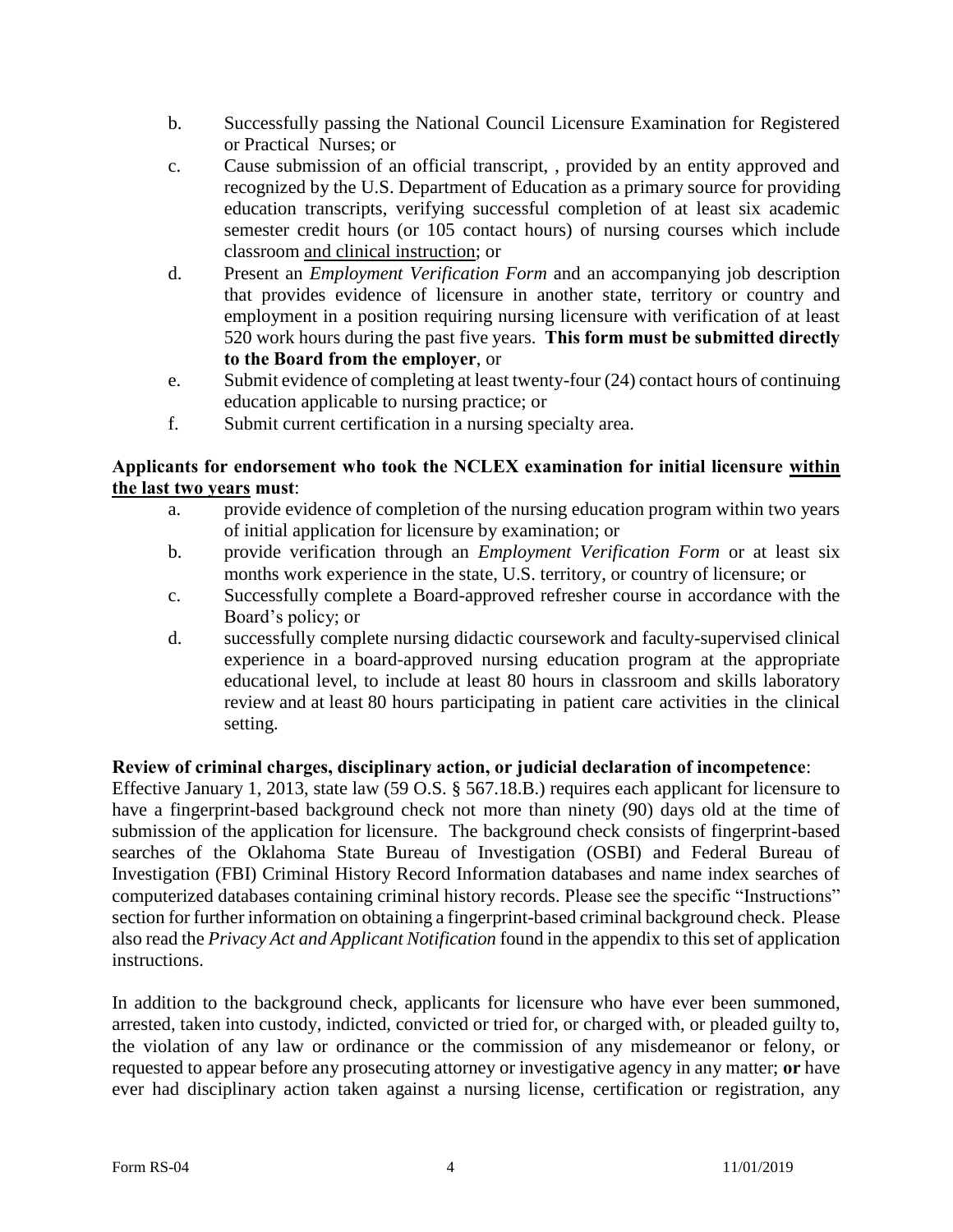professional or occupational license, registration, or certification and/or any application for a nursing or professional or occupational license, registration, or certification or if there is currently any investigation of your nursing license, registration, or certification; and/or any professional or occupational license, registration, or certification; and/or any application for a nursing and/or professional or occupational license, registration, or certification in any state, territory or country, **or** have ever been judicially declared incompetent are required to provide a report in writing to the Oklahoma Board of Nursing. A "report in writing" means that the applicant/licensee provided a signed and dated description stating in his/her own words the date, location, and circumstances of the incident, and if applicable, the resulting action taken by the court, agency, or disciplinary board. The report may be in the form of a letter or a statement in the provided space on the application. The report must be accompanied by certified court records or a board order, as described below. A verbal report does not constitute a "report in writing". A written report not accompanied by a full set of certified court records or the board order(s) does not constitute a "report in writing". Failure to report such action is a violation of the *Oklahoma Nursing Practice Act*.

An applicant for a license to practice as a Registered Nurse or Licensed Practical Nurse must submit to the Oklahoma Board of Nursing "certified written evidence that the applicant has never been convicted of a felony crime that substantially relates to the occupation of nursing and poses a reasonable threat to public safety" [59 O.S. § § 567.5, 567.6].

#### **Military Personnel:**

Per 59 O.S. § 4100.8, if you are an active duty military personnel or the spouse of an active duty military personnel who has received orders or notice for military transfer or honorable discharge to this state, please provide to the Board's office a copy of the United States Uniformed Services Identification and Privilege Card and a copy of the military member's Permanent Change of Station (PCS) orders. No application fee is required. Following confirmation that you hold a valid license in another state that is in good standing and reasonably equivalent to the requirements of this state, a temporary license will be granted within 30 days.

If you are relocating to this state pursuant to your spouse's official military orders and you have not worked 520 or more hours in a licensed position in a state in which you were actively licensed within the past five years, state law [O.S. 59  $\S$  567.11(8)] allows you to practice nursing in the state of Oklahoma for one hundred twenty days (120) **after** submission of an application and fees for licensure to the Board, provided that you:

- have an active, unencumbered license from another state or territory;
- have no health-related license in a disciplinary status; and
- furnish to the employer satisfactory evidence of current, unencumbered licensure in another state or territory.

If this applies to you, please provide a copy of your nursing license card from another state or territory and a copy of your spouse's official military orders with your application.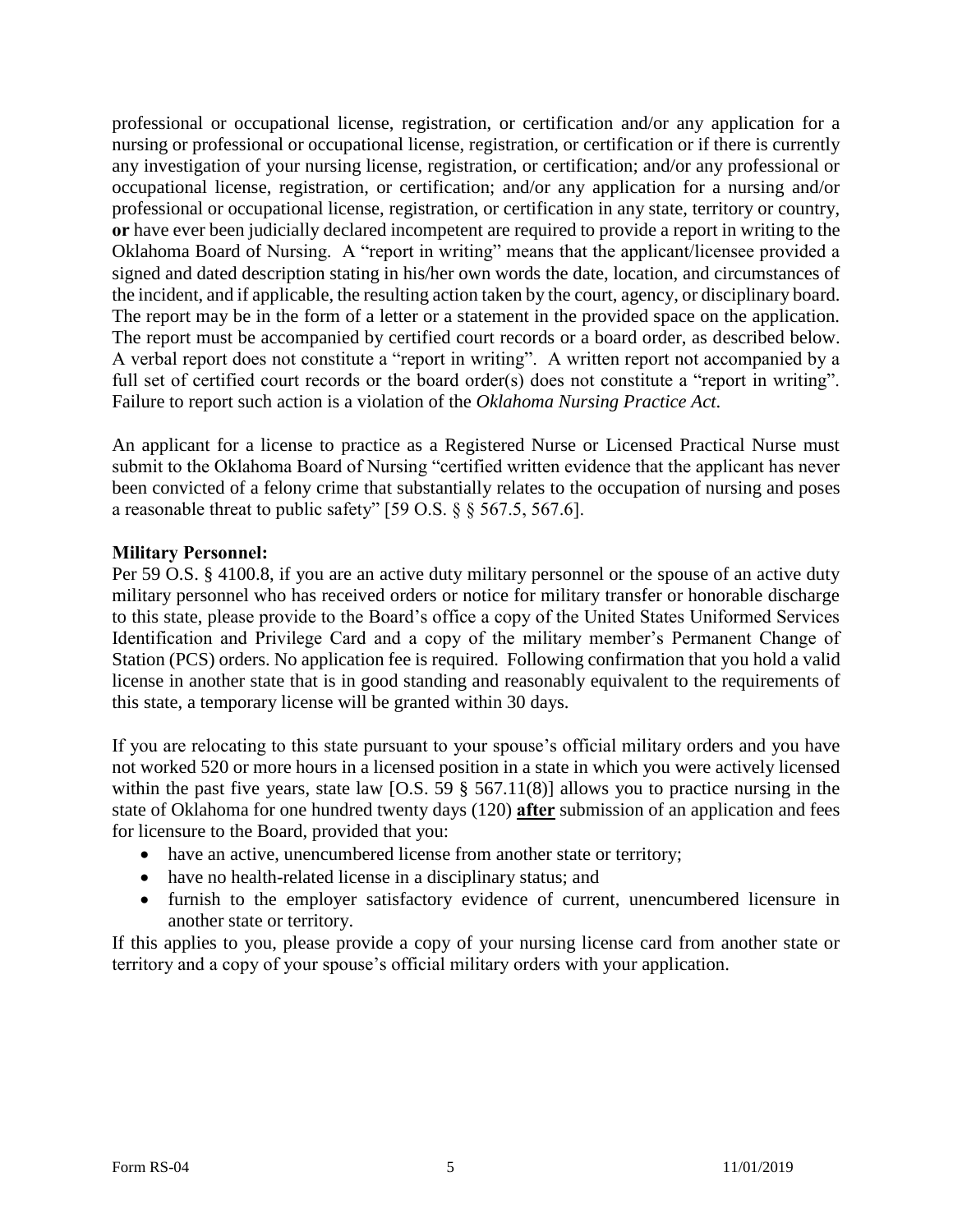## **INSTRUCTIONS FOR COMPLETION OF THE APPLICATION**

1. *Completion of application*: The application should be completed and submitted online on the Board's website: **<https://pay.apps.ok.gov/nursing/licensing/app/index.php>**. You must complete all modules of the application with your **full legal name** which is the name on your birth certificate and any subsequent legal name changes. Please indicate "NMN" if you do not have a middle name. **You must provide a Social Security number on the application**. This information is mandatory, pursuant to 56 O.S. § 240.21A, for administration of the tax laws of the State of Oklahoma.

If you are submitting a hard copy application, **you may not use correction fluid on the application**. When you are finished entering your information, sign the application LEGIBLY, using your full legal name.

The Board's newsletters are now provided by electronic mail, so it is recommended you provide an e-mail address on the application.

2. *Citizenship:* All applicants for licensure must complete the appropriate *Evidence of Status* form.

If you are a U.S. citizen, U.S. national, or legal permanent resident alien, you must submit a photocopy of one of the documents listed under "Acceptable Documents to Establish Evidence of Citizenship" on the *Evidence of Status Part A Form*.

According to State law, **if you are a qualified alien, you must bring in person** the *Evidence of Status Form* to the Oklahoma Board of Nursing office, along with the original documents that support your qualified alien status, as shown on the *Evidence of Status Part B Form*. At the Board office, a staff member will copy your qualified alien status documentation and will notarize the *Evidence of Status Form*.

3. *Background Check:* Each applicant must provide fingerprint images to be used for the purpose of permitting a state and national criminal history records search through the OSBI and FBI. The criminal history records search must be conducted through the Board's vendor, Idemia, no more than ninety (90) days prior to receipt of the application in the Board office. The results of the search are provided directly to the Board office by the OSBI usually within one to two weeks. Please read the *Privacy Act Statement and Applicant Notification* found in the Appendix to this set of instructions. Procedures for changing, correcting or updating OSBI and / or FBI results are set forth in Title 28, C.F.R., §16.34 and will be furnished as needed.

> **Option 1: If you have an Oklahoma mailing address, you will need to go to an** IdentoGo center sponsored by Idemia located within the state to provide fingerprints electronically. These sites are available by appointment only. You must visit the following website to schedule an appointment: **[www.identogo.com,](http://www.identogo.com/)** or you must call (877) 219-0197 to make an appointment. Payment can be made during your appointment or online when scheduling. **Please note that your fingerprints**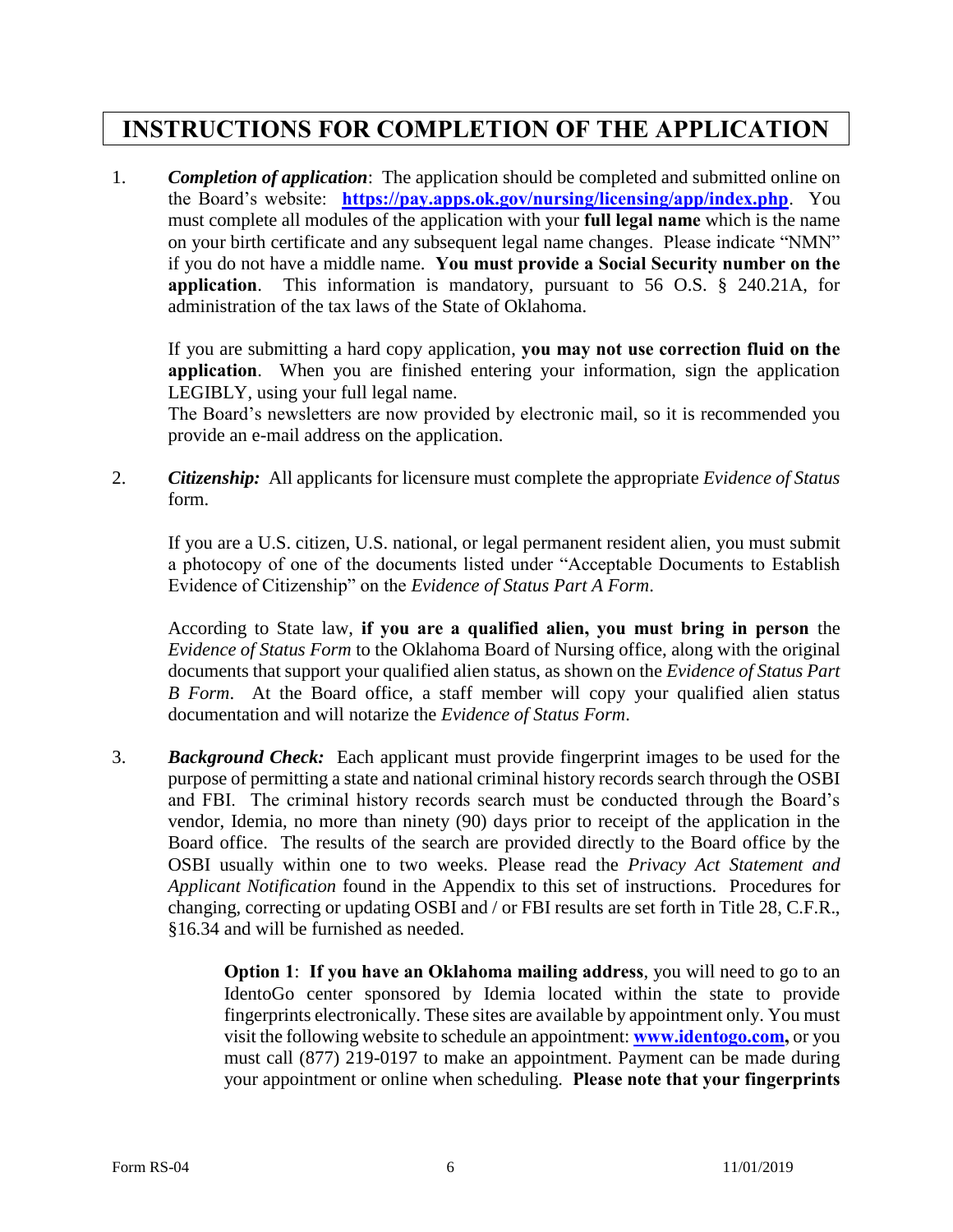**must be obtained electronically only at an IdentoGO center sponsored by Idemia.**

**Option 2**: **If you have an out-of-state mailing address,** Board staff will mail you specific fingerprint cards that you must take to a local law enforcement agency to obtain the fingerprints. **Please note that you must wait to receive the specific coded fingerprint cards from the Board office prior to obtaining your fingerprints.** An addressed envelope will be provided as the fingerprint cards **must be mailed by the law enforcement agency directly to an IdentoGO center sponsored by Idemia.** You are responsible for the postage and the costs associated with obtaining your fingerprints; **OR** If you are in Oklahoma, you may follow the instructions for Option 1 above.

4. *Criminal Charges, Disciplinary Action, or Judicial Declaration of Mental Incompetence:* If you answer "yes" to the criminal charge, discipline, or competency questions on the application, you must **submit a statement on the application form, describing the date, location and circumstances of the incident, and the resulting action taken by the court or disciplinary board**. If you have more than one incident you are reporting, you must speak to every case/charge that has been filed.

Question #1 in the section on *History of Criminal Charges, Disciplinary Action, or Mental Incompetence* in the application addresses a history of being summoned, arrested, taken into custody, indicted, convicted or tried for, or charged with, or pleaded guilty to, the violation of any law or ordinance or the commission of any misdemeanor or felony, or been requested to appear before any prosecuting attorney or investigative agency in any matter. If you answer "yes" to question #1 in this section, you must submit certified copies of the:

- **Information Sheet, Incident Report, Complaint, and/or Charges** (brief summary of the incident prepared by the court)
- **Affidavit of Probable Cause** (listing of the charges brought against you)
- **Judgment and/or Sentence** (findings of the court and sentence imposed**)**
- **Verification that Judgment and/or Sentence requirements are complete**.

Certified copies are copies of court records obtained from the courthouse in the county/city where the action occurred, dated and signed by the court clerk, and affixed with the court seal. You may obtain these documents from the courthouse in the county/city or in the federal court of the district in which the court action occurred. **The Board staff will not accept Internet court documents, such as Oklahoma Court Information System case reports. Please note that you must report** *all* **arrests and/or charges that have been brought against you**.

**If no records are found**, have the agency provide a certified letter stating no records were found in a search from the date of offense through current.

Question #2 in the section on *History of Criminal Charges, Disciplinary Action, or Mental Incompetence* in the application addresses a history of disciplinary action taken against a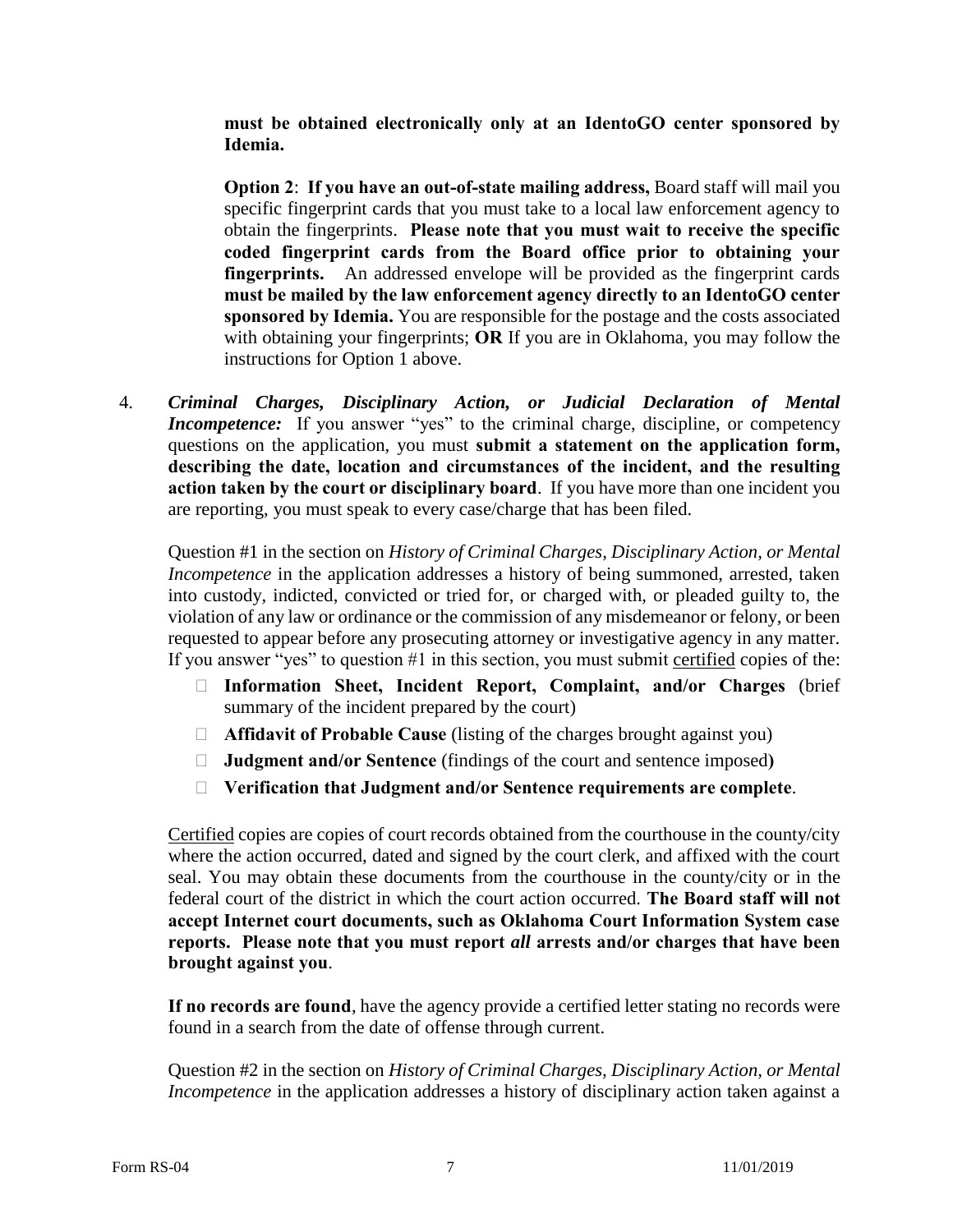nursing license, certification or registration; any professional or occupational license, registration, or certification; and/or any application for a nursing or professional or occupational license, registration, or certification. If you answer "yes" to question #2 in this section, please request that a certified copy of the Board order be submitted directly to the Board office from the licensing agency.

Question #4 in the section on *History of Criminal Charges, Disciplinary Action, or Mental Incompetence* in the application addresses a history of having been judicially declared mentally incompetent. If you answer "yes" to question #4 in this section, please provide a certified copy of the Court Order(s).

- 5. *Fee:* You may pay the application fee online, using a VISA, MasterCard or electronic fund transfer when completing the application online in the License Registration link. If you submit a hard copy application, attach to your application the appropriate fee payable by cashier's check, money order, or personal check. If the fee is not submitted with the application or if the fee is incorrect, the application will be immediately returned without review. *Fees submitted are not refundable.* If you meet either military personnel options listed in the Military Personnel section above, a fee is not required
- 6. *Temporary License:* To request a temporary license which is valid for 90 days, submit the application online for endorsement with a request for a temporary license. If submitting a hard copy application, check "Y" on the first page of the *Application for Licensure by Endorsement* and submit the temporary license fee with your application fee.

#### **Requirements for a temporary license include**:

- A completed application form;
- Fee for endorsement and for the temporary license;
- Proof of current unrestricted licensure in another state, territory or country with no history of arrest or disciplinary action requiring further review;
- Verification of licensure, completion of a board-approved nursing education program meeting the educational standards established by the Oklahoma Board of Nursing and degree received, and passing the licensure examination, received from your original state of licensure;
- Demonstrating evidence of meeting continued qualifications for practice within the last five years prior to receipt of the completed application;
- Submission of fingerprint images to be used for the purpose of permitting a state and national criminal background search

A temporary license will not be issued to anyone who has had a history of arrest, criminal charges, adjudication of incompetence, or disciplinary action; or who will be required to take the NCLEX exam or meet additional requirements for continuing qualifications for practice prior to licensure in Oklahoma. A temporary license will not be issued if the application is complete.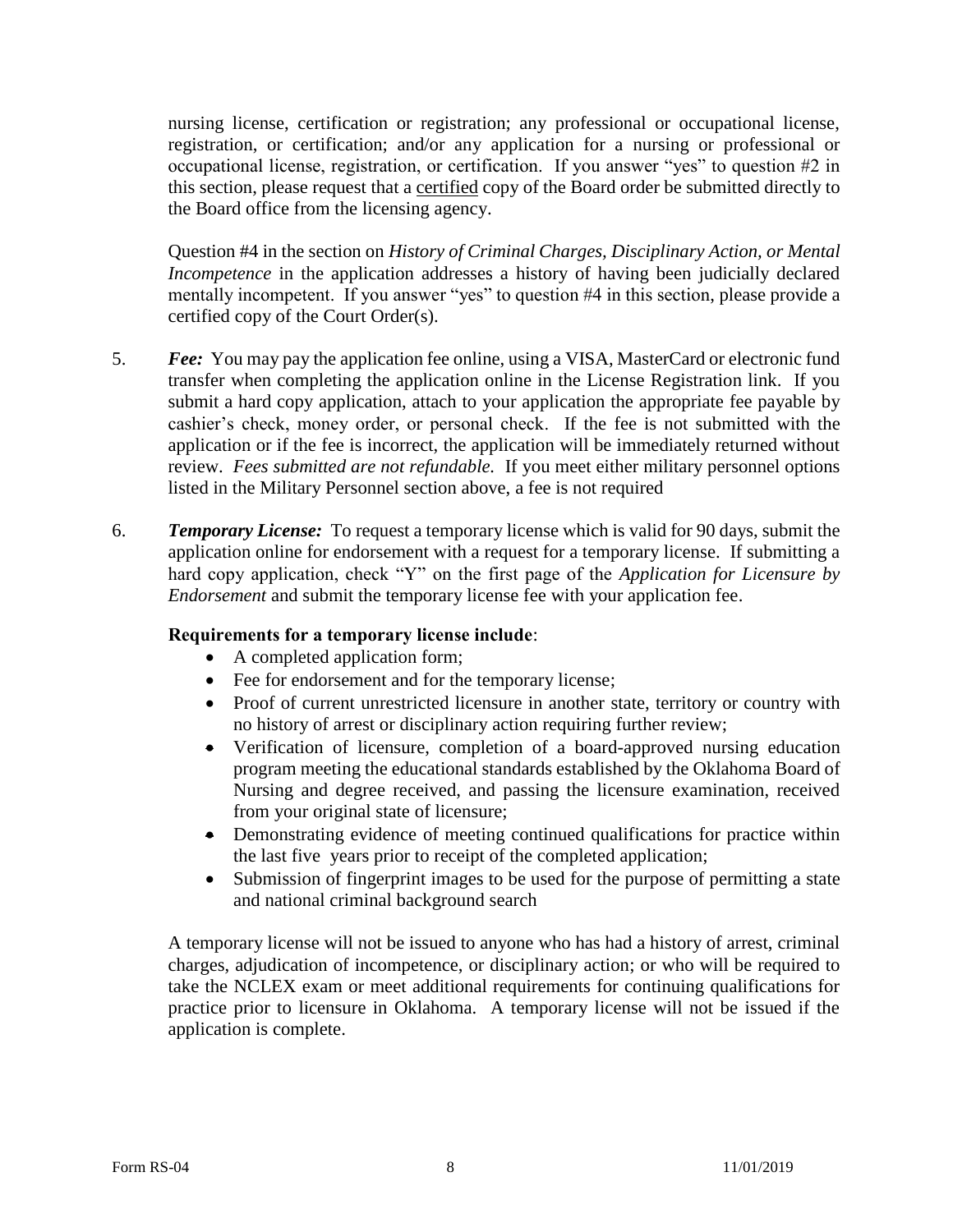- 7. *Name Change:* If you currently hold a license in another state that is not in your current name, submit a copy of a legal document indicating the change of name (such as a copy of a marriage license, divorce decree, or court order).
- 8. *Interstate Verification:* Verification of licensure status, completion of a board-approved nursing program, degree received and date of conferral, and completion of the licensure examination from your *original state of licensure* are required. This verification must come in written form directly from the Board of Nursing in the original state of licensure or from the NURSYS system at the National Council of State Boards of Nursing. Please note that each state or Nursys will charge a fee for this verification. Contact your state of original licensure or log on to **[www.nursys.com](http://www.nursys.com/)** for information on the procedure and fees.
	- If your original state of licensure is not listed on the NURSYS site, you must contact your original state directly.
	- If your state does not fully verify your nursing education, the Board will request that an official transcript be submitted to this office directly from the nursing program.
		- o To prevent possible delays, you may wish to request a transcript be sent from the nursing program directly to the Board office**.**
- 9. *Verification of continuing qualifications for practice***:** If you have worked at the same level of licensure for which you are applying for a minimum of 520 hours in the last five years, please request that your employer submit an *Employment Verification Form* and job description indicating a nursing license is required for that position(s). Each employer providing verification must complete and submit a separate *Form*.
	- **Please note that this** *Form* **must be completed and signed by an administrator/supervisor at the place of employment or by an authorized individual in the Human Resources Department and they must submit it directly to the Board.**

If you have not practiced as a licensed nurse for at least 520 hours in the last five years prior to applying for licensure by endorsement, an official transcript or certificate of completion for a refresher course approved by the Oklahoma Board of Nursing or an official transcript documenting hours earned in a board-approved nursing education program must be sent directly to this Board from the program. A list of Board-approved refresher courses is available on the Board's website: **[www.nursing.ok.gov.](http://www.ok.gov/nursing)** 

If you have not worked, completed a board-approved refresher course, or completed hours in a nursing education program, you may submit evidence of completion of at least 24 contact hours of continuing education applicable to nursing practice, submit verification of current certification in a nursing specialty OR please note on the application that you wish to re-take the NCLEX examination to establish continuing qualifications for practice. Board staff will then assist you with registration for the NCLEX examination.

If you took the NCLEX within the last two years, your state of original licensure must provide evidence that you graduated from your nursing education program within the two years prior to taking the NCLEX. Otherwise, you must provide evidence of at least six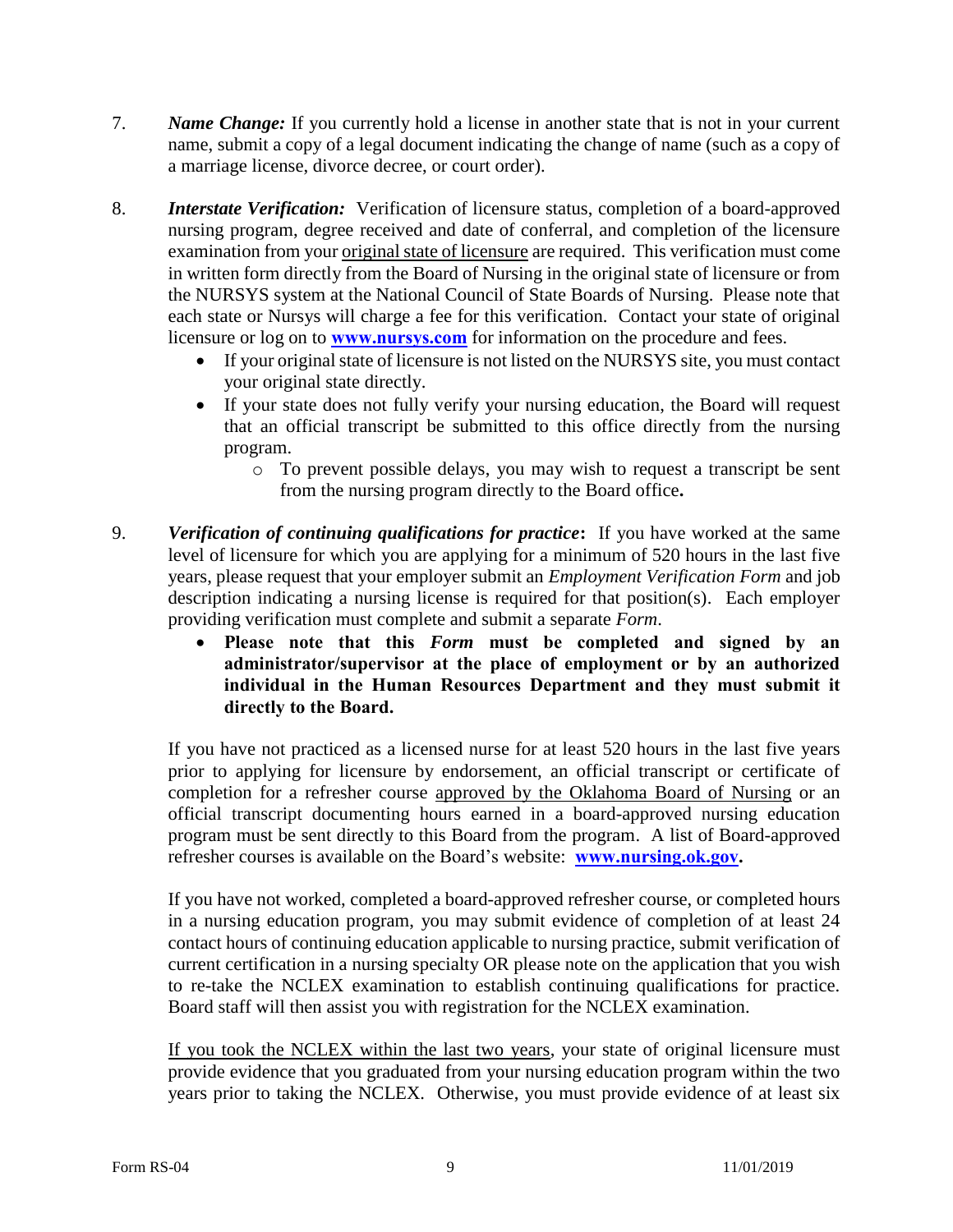months of work experience as a licensed nurse in the state, US territory or country of licensure at the level of licensure for which you are applying, or evidence of successful completion of a Board-approved refresher course in accordance with the Board's policy or nursing didactic coursework and faculty-supervised clinical experience in a boardapproved nursing education program at the appropriate educational level, to include at least 80 hours in classroom and skills laboratory review and at least 80 hours participating in patient care activities in the clinical setting.

### **GENERAL INFORMATION**

The *Oklahoma Nursing Practice Act* requires you to obtain a dated Oklahoma temporary license or valid Oklahoma license **prior** to employment in nursing in Oklahoma. This requirement does not apply to nurses practicing in certain federal facilities (contact the federal facility regarding its requirements for licensure.)

#### **You must obtain a temporary/permanent license before orienting or working in a position requiring a nursing license.**

Issuance of a temporary license does not guarantee you will qualify for permanent licensure in Oklahoma.

You may view average processing times of a completed application on the Board's website in the Agency Data / Statistics / Quarterly Statistics link. All applications are reviewed in the order they are received. Repeated telephone calls to check on the status of your application will delay, rather than facilitate, the processing of your application. If further review is required, the processing time may be lengthened.

Your *Application for Licensure by Endorsement* is valid for one year from the date it is received in the Board office. All requirements must be met within that year; otherwise, a new application, associated documents and fee must be submitted.

Once licensed, the *License Verification* link on the Board's website will be the first place your new license will be noted.

Registered Nurse licenses expire the last day of the licensee's birth month in even-numbered years, and Licensed Practical Nurse licenses expire the last day of the licensee's birth month in oddnumbered years following the date of issuance. The application fee includes the processing of your application and licensure through the current renewal period. **Fees are not pro-rated and are non-refundable.**

If you are an Advanced Practice Registered Nurse (Certified Nurse Practitioner-CNP; Clinical Nurse Specialist-CNS; Certified Nurse Midwife-CNM; or Certified Registered Nurse Anesthetist-CRNA*),* **you may not practice in Oklahoma as an Advanced Practice Registered Nurse until you have a current Oklahoma license to practice registered nursing and a license to practice as an Advanced Practice Registered Nurse (APRN).** To obtain an application for licensure as an Advanced Practice Registered Nurse you may access the Board website: **[www.nursing.ok.gov](http://www.ok.gov/nursing)**, and click on "License Registration".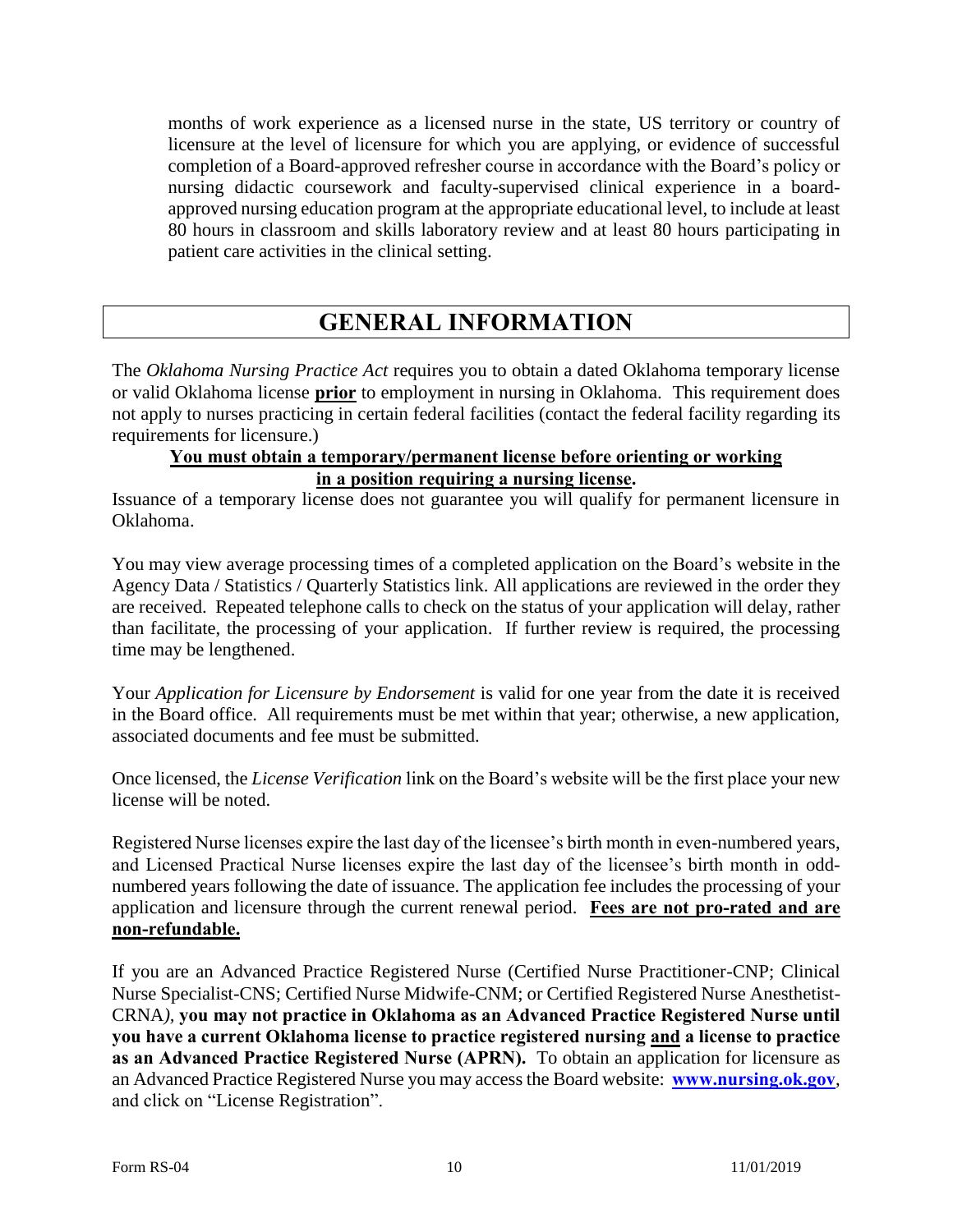In accordance with Oklahoma law (59 O.S. § 567.7.E), the Executive Director shall suspend the license or certificate of a person who submits a check, money draft, or similar instrument for payment of a fee which is not honored by the financial institution named. The suspension becomes effective ten (10) days following delivery by certified mail of written notice of the dishonor and the impending suspension to the person's address on file. Upon notification of suspension, the person may reinstate the authorization to practice upon payment of the fees and any and all costs associated with notice and collection. The suspension shall be exempt from the Administrative Procedures Act.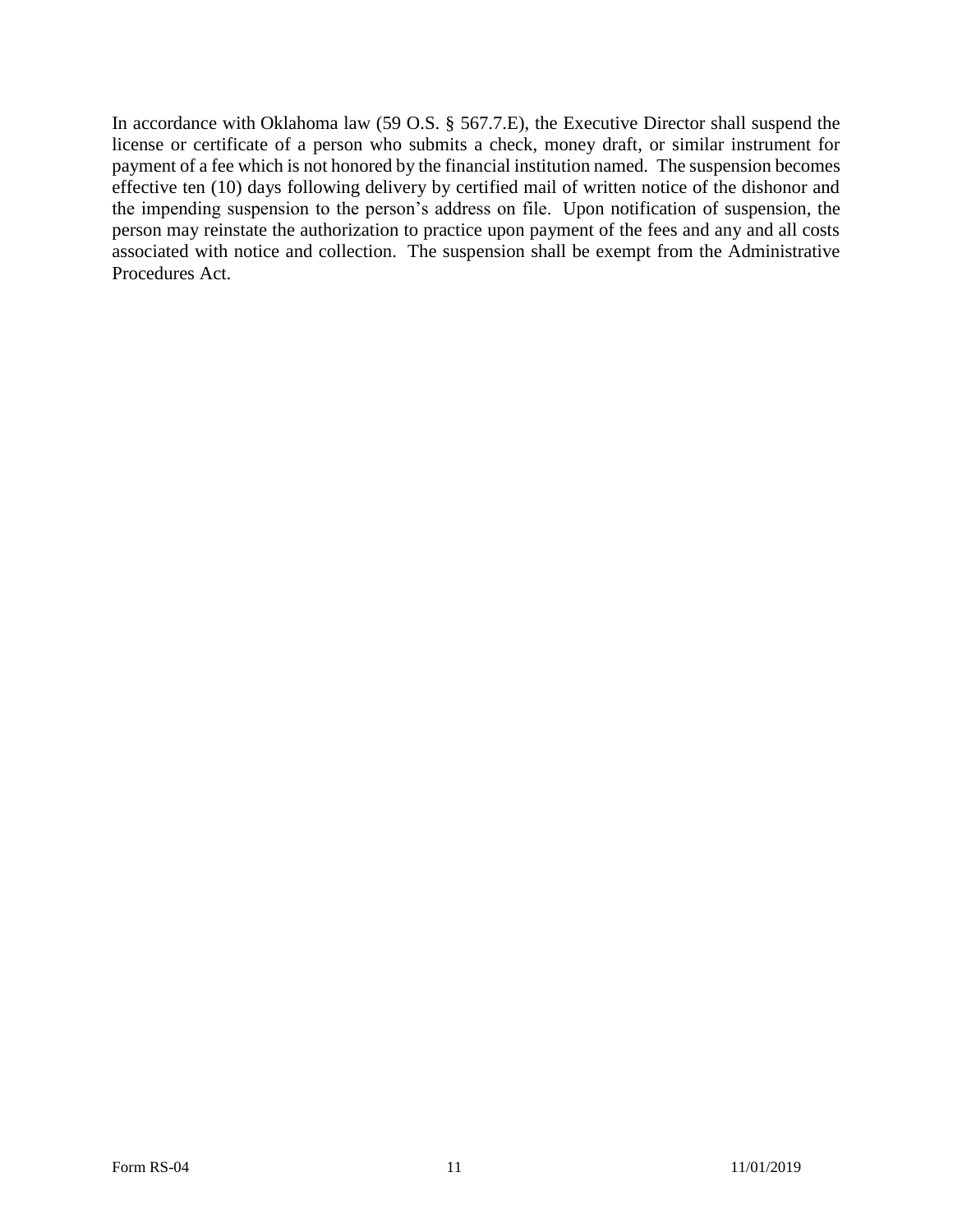### **COMMON MISTAKES THAT DELAY APPLICATION PROCESSING**

- **Leaving application questions incomplete or unanswered, or using correction fluid on the application**
- **Failing to provide the full legal name (with the notation "NMN" if there is no middle name) & failing to sign the full legal name legibly**
- **Failing to note ALL licenses held even if they are not in an active status**
- **Failing to submit fingerprint images to be used for the purpose of permitting a state and national criminal background search**
- **Failing to request the** *Employment Verification Form* **be submitted directly from your employer to verify 520 hours work experience in the past** five **years as needed.**
- **Failing to submit a notarized** *Evidence of Status Form* **and supporting documentation**
- **Failing to provide a complete description and certified copies of documentation regarding history of criminal charges, disciplinary action, or judicial declaration of incompetence**